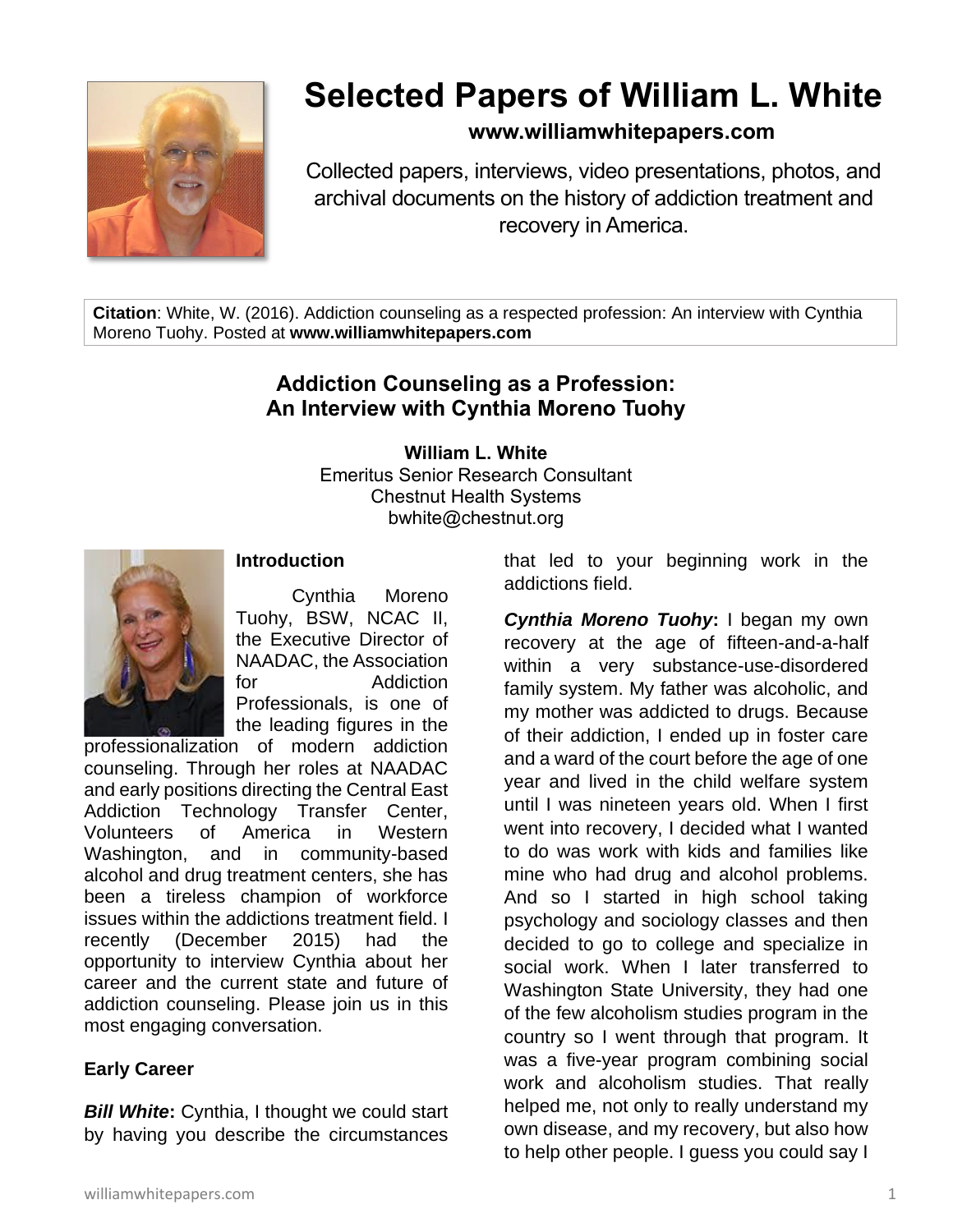entered the field through my own family history and personal recovery. All of the drama that happened in my developmental years laid the groundwork for what I have been able to do in this profession as a spokesperson for alcoholism and drug addiction.

*Bill White***:** Could you describe some of the organizations you worked with before coming to NAADAC?

*Cynthia Moreno Tuohy***:** In college, I mentored Native American girls who came to Washington State University on a scholarship to get their high school degrees. My job was to help them study, to help motivate them to complete their high school diploma, and to then look at college as an option in their lives. That got me very excited about the helping process. In college, I was involved in the student social work program. I then got involved with training social work interns about alcoholism and recovery. When I did my practicum, I worked at an "Alcohol Information and Referral Center" (AIRC). In the "AIRC", I learned how to meet with people, perform outreach, and refer people to treatment. I also worked in the social and medical detox arenas for the county. There were not a lot of treatment organizations in the field then, but there was the Washington State Alcoholism Counselor Association. I was asked by Linda Grant, an early mentor of mine, to get involved in the Association. I started going to the state meetings with Linda and that got me involved at the state level with the Bureau of Alcohol and Drug Abuse.

*Bill White***:** And you later went on to actually direct some addiction treatment programs and served in clinical supervision roles.

*Cynthia Moreno Tuohy***:** Yes, programs were expanding in the early to mid-1970s due to an influx of funding from the Hughes Act. We started building outpatient programs and I very quickly became a clinical supervisor. I was only six months into my

own training and that was just my practicum and went directly from my practicum to getting hired and starting these outpatient programs. So I was "baby-new" and naïve about many things (laughs), particularly about how to do program development and so I met with other people in the business community to learn how to do that. I worked there for a year-and-a-half when the Executive Director left and they put me in charge as Acting Executive Director when I was still in my early 20s. It was a trial by fire. In those days, people were basically thrown in the swimming pool and asked to swim. You were thrown into it and you had to figure out how to make it work.

I got involved with members of the business community in Walla Walla to learn about management, and I got involved with Walla Walla Community College to learn how to do education. Sometime later, I went to Spokane, Washington and started the first known adolescent program in Washington State—a juvenile justice and a school-based program. When I returned to Walla Walla, I taught English as a second language at the community college and taught GED classes, which really enhanced my teaching skills before refocusing my work in the addictions field.

*Bill White:* When you came back into the addictions field, you continued to primarily work in treatment institutions?

*Cynthia Moreno Tuohy***:** Yes, addiction treatment and mental health services at two different organizations. I did emergency involuntary commitments for mental health and also involuntary commitment for alcoholism and also ran a community-based addiction treatment program. I'd be working during the day with clients in group or individual therapy or in an assessment and, days later, see them at two o'clock in the morning or midnight on a crisis call because they were acting out of their diseases. That was my first awareness of what would later be called "dual diagnosis" and how little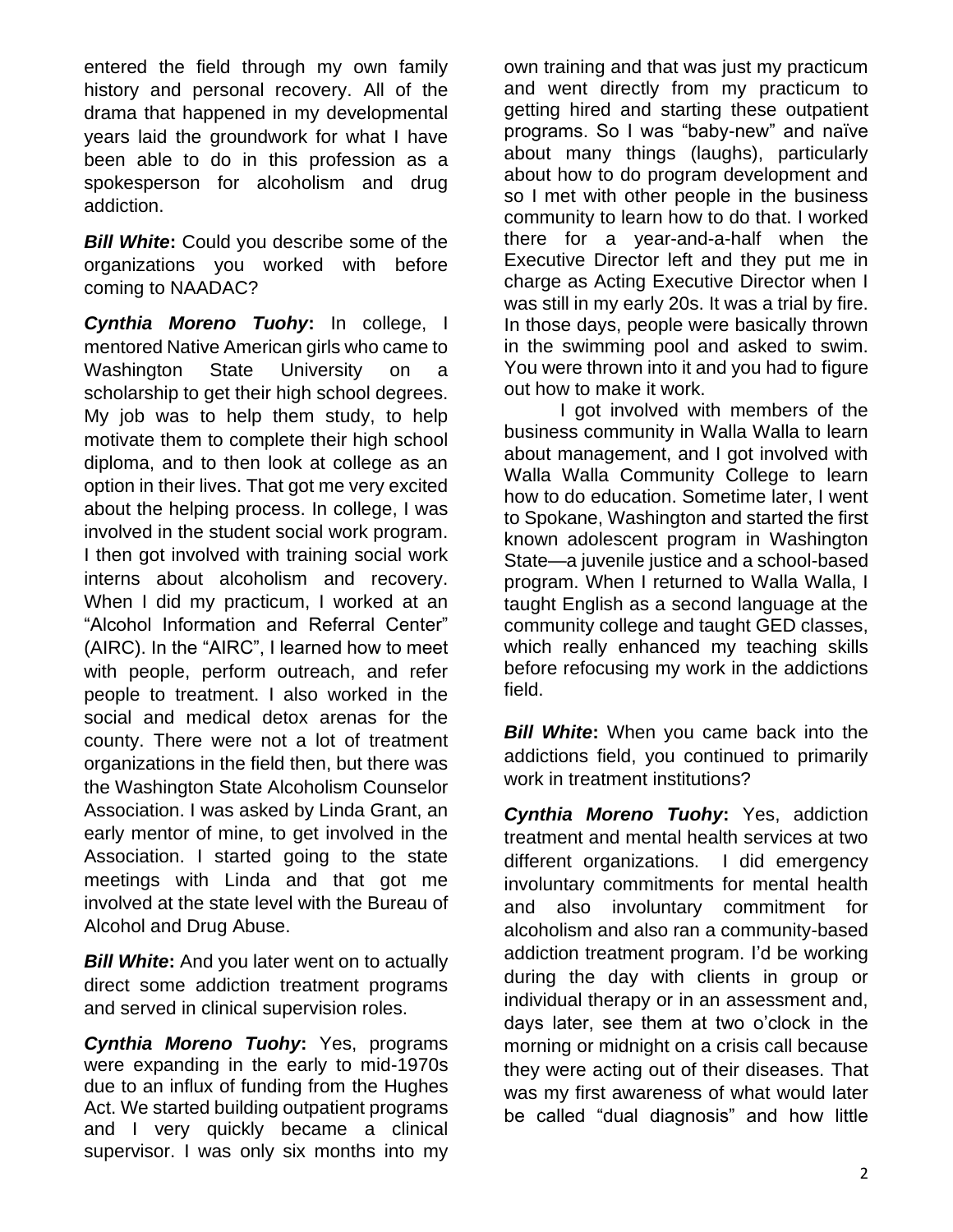services there were for people who had both substance use and psychiatric disorders.

*Bill White***:** In the late '90s, you worked as a Program Director for Volunteers of America. How did this experience inform your later work with NAADAC?

*Cynthia Moreno Tuohy***:** What that role did was illuminate the important connections between homelessness, poverty, addiction, and mental health disorders. All of those things were so closely entwined in the family service program I was directing. I also saw in that role how people were inappropriately assessed, misdiagnosed, and put into housing without any resources or any support services for their addiction or the mental health problems, only to then get kicked out of the housing in which they had been placed.

I was similarly blessed in my early career to work at Washington State Penitentiary to see the relationship between alcohol and other drug addictions, criminal behavior, and incarceration. I actually had the opportunity to meet with the State of Washington department head for criminal justice and he asked me my view on the prison programs. i advised him that they must have good programs in prison, but more importantly, there must be good transition programs to guide people back into the life of the community. If they don't transition back into the community in a healthy way with their families, they won't stay family-connected, and they won't stay in recovery. And they're getting that picture now.

There are so many things we know intuitively within the addiction profession from listening to people's stories, and it was hard for me sometimes to express that knowledge early in my career. I've learned how important it is to speak those truths, however, I was very shy in my early years in the field. It was a big push for me after some fifteen years in the field to just state my opinion because I was embarrassed about my own background. What I've learned is how important it is to say what you know, to

have a voice, even if people don't agree with you or they think you're weird. It took me a long time to figure that out and then to translate that into practice as I now do at NAADAC. Now, I can honestly say that I may still be embarrassed at times (laughs), however, I don't allow that to stop me like it once did. I think that's part of maturing, maturity in recovery, and just getting comfortable with my own story.

*Bill White:* Another important step for you was directing one of Addiction Technology Transfer Centers. My sense is that role gave you a much greater sense of what was going on nationally within the field. Is that an accurate perception on my part?

*Cynthia Moreno Tuohy***:** Yes, it particularly provided a larger scope of what was going on with research and how research needed to play a more important role in frontline service practices. What I saw was some very good research whose findings and implications were not getting communicated in a way that the addiction professional could use in their daily work. The research people didn't know how to communicate it and make it real. If it's not real on the street, all the research doesn't mean anything to the practice it is supposed to influence. So the challenge was to write training manuals and materials that were real and do training that makes the research come alive. Theories are good but if you don't have the methodology that make a theory work at the street level, it has little value. That became my specialty. I'm not a Ph.D.; I have two masters going, which I've never had time to finish, yet! However, I had a lot of experience working with clients and working on the street, literally, so my job was to make the research real at these levels. I think that prepared me for my role at NAADAC as the Executive Director and all the work we would later do developing face-to-face trainings, training manuals and curriculum, and webinars.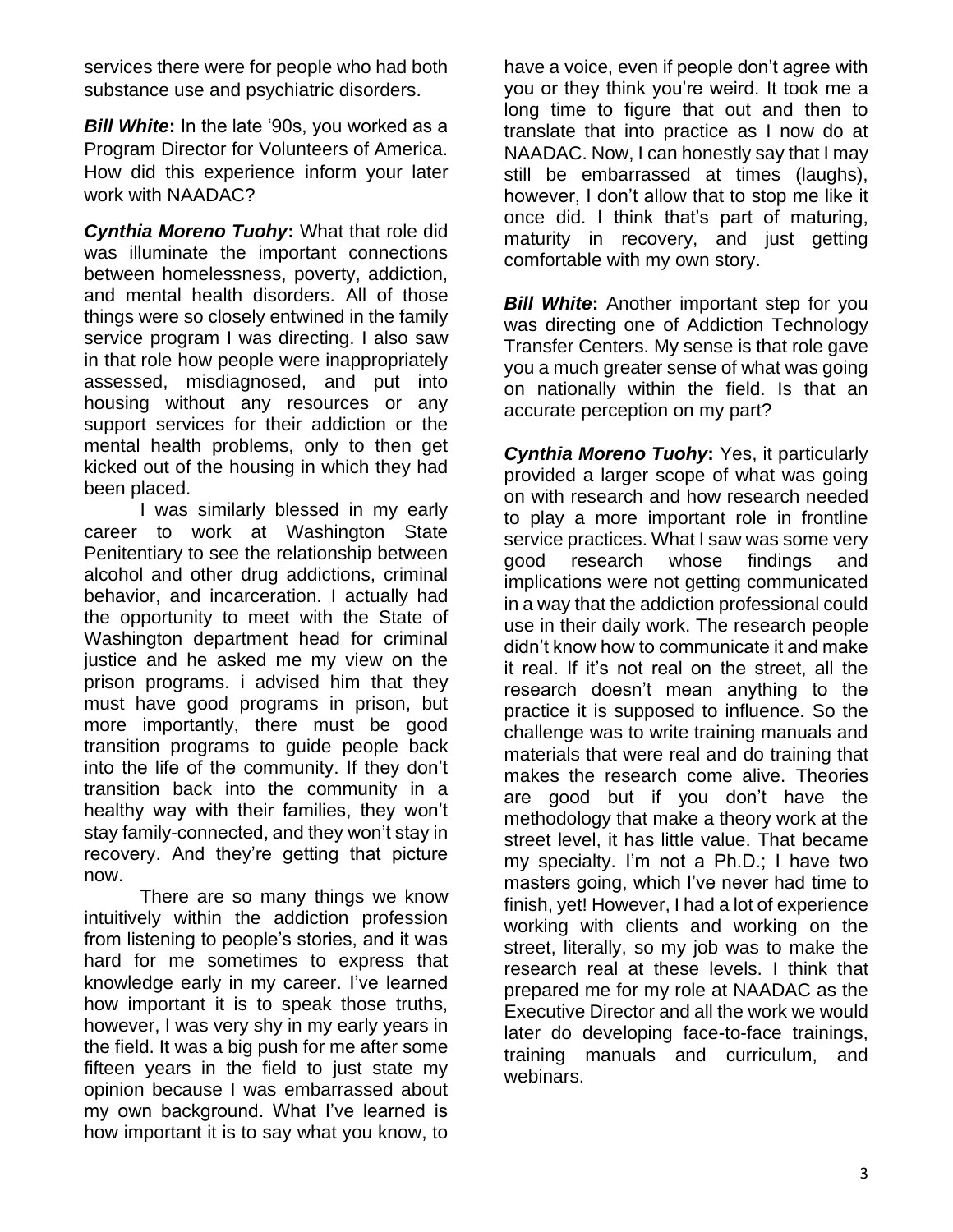### **NAADAC**

*Bill White***:** Cynthia, how did the opportunity arise to come to NAADAC in 2004?

*Cynthia Moreno Tuohy***:** While I was working at the ATTC, I had a Director's meeting and one of the representatives came to me and said, "Weren't you a past NAADAC President?" When I said "Yes," they went on to say that NAADAC was having some difficulties. I passed this information along to the current NAADAC President who was unaware of these problems. What eventually happened was the exit of the NAADAC Executive Director. NAADAC was then approached by the International Certification & Reciprocity Consortium (IC&RC) to look at a potential merger, and NAADAC did not want to hire a new Executive Director due to this potential merger, but they needed somebody to serve in the interim. They asked me if I would help with this transition and I agreed to do this on a volunteer basis while continuing to work at the ATTC. NAADAC paid the ATTC some compensation and this avoided any conflict of interest.

The merger talks started and, after about six or seven months, we had come to a place of agreement on articles of incorporation, how to crosswalk the certifications, and how to develop this new organization. We were going to merge IC&RC and NAADAC into a new organization with a certification component, a training component, and a research education piece. Membership and advocacy were to be the main stays. We got to the place about eight months into the process when we were trading paperwork, and then, all of a sudden, the communication stopped, literally just stopped. We worked to communicate with IC&RC. However, there was no communication for months. It became apparent that the merger talks were not progressing and I receommended to the NAADAC Executive Committee they could not any longer operate without an Executive Director.. I recommended they open up a national search. The NAADAC President

said, "Well, why don't you do it?" And I said, "Well, I have a job and I like my job (laughs) and I don't want to disappoint my chair for the ATTC and Danya Institute." They said, "Well, we really think you should come to NAADAC."

So, I prayed about it and I went to Jeff Hoffman who was the Chairman of Danya Institute and the ATTC and I explained my quandary, which was my respect for him and loving both my ATTC/Danya and NAADAC jobs. Jeff said, (he's amazing) (laughs), "Cynthia, you have to decide what you're going to do. The one thing I will say to you is that the ATTC has a regional perspective with a national overview. NAADAC is national and international. You have to go where you think you should go and I promise you if you decide to go to NAADAC, we will continue with the strategic alliance with NAADAC." That gave me permission to come to NAADAC and remain in collaboration with Danya/ATTC and Jeff.

**Bill White:** We had the pleasure of working together these last few years on putting a history of addiction counseling together that had been a dream of NAADAC co-founder Mel Schulstad. As you look over that history, what do you think have been NAADAC's most significant contributions to the field?

*Cynthia Moreno Tuohy***:** The first contribution was pulling together this new profession. There were a lot of pioneers, like Mel and Marcia Lawton and others referenced in our book, who had the vision and wherewithal to quite literally, create a profession. They worked with NIAAA and NIDA to define the key responsibilities and competencies of this new professional role. They then managed to merge the roles of alcoholism counselor and drug abuse counselor into today's role of addiction counselor in what was a very controversial and turbulent process. NAADAC was critical in helping us survive that process and move toward a maturation of the profession. In the 1980s, NAADAC challenged addiction professionals to get involved in their

communities and played an important role in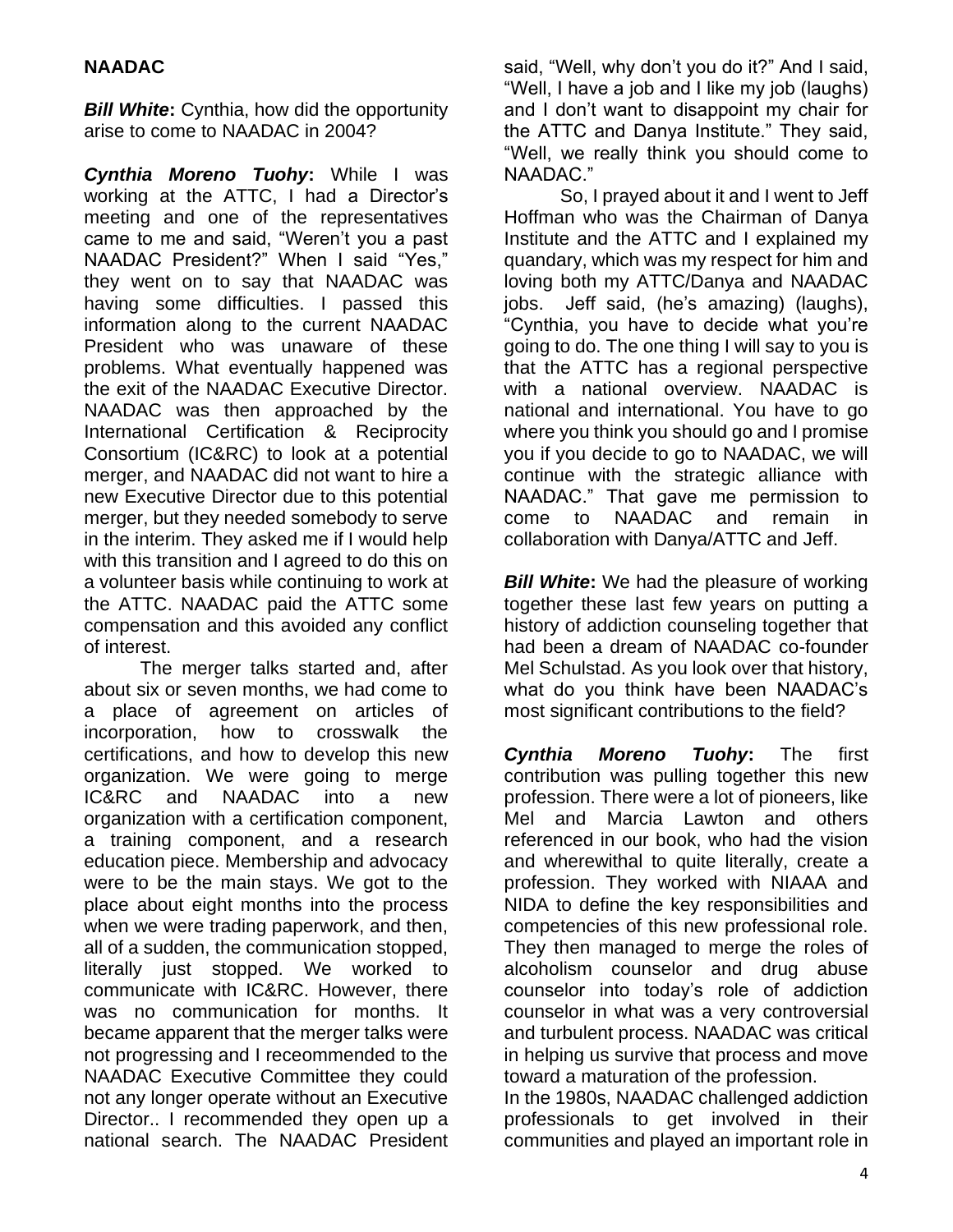addiction-related public and professional education. In the 1990s, NAADAC helped lead the move toward more evidence-based practices and improving the quality of addiction treatment. But most importantly, NAADAC has represented addiction professionals over these past decades.

Everyone needs an organization that will go to bat for them. Everyone needs an organization that understands the work that they're doing and the difficulties of that work and the support that's needed. NAADAC is that advocacy organization, that training organization, that organization that will help you to develop those competencies that will help you develop the networks that are beyond your local level and help you to grow professionally. We all need that kind of support as we grow, and oftentimes, that's not available to us. NAADAC makes that available to people working in our profession.

Throughout the years, NAADAC has been the only association to speak to the addiction specific needs of the counselor and to validate their experiences in building this new profession; from advocacy, to setting standards, to fighting to end stigma and discrimination for the clients and the families we serve, and fighting for funds to achieve treatment, intervention, prevention, and recovery support programs across America. We have worked hard to develop treatment protocols and services to assist the person with addictive disorders and their family members. We have sought the best results possible even when there was a dearth of "promising practices and evidencebased practices." We have never given up!

We must create higher salaries for addiction professionals, better education, expanded funding choices for careers in addictive disorders, and enhance incentives for addiction professionals to remain in the profession of addiction counseling. We must create leadership training and support programs similar to those in private industry and implement those across America for addiction professionals.

*Bill White:* If you could look in a crystal ball, what you would see as the future of NAADAC and its evolving role.

*Cynthia Moreno Tuohy***:** Two things come to mind. Since the opening of the new century, NAADAC has been a key participant in helping move the field from an acute care model of intervention to a model of sustained recovery management wrapped within larger recovery-oriented systems of care. These efforts point to a future of more person- and family-centered care and the increased involvement of addiction professionals in pre-treatment and post- (acute) treatment stages of addiction recovery. They also point to a future in which addiction professionals will be working in an ever-expanding variety of service settings and providing an expanded menu of clinical and non-clinical recovery support services. They point to a future in which addiction treatment and addiction recovery are inseparable and in which the physical, psychological, and social barriers separating the treatment institution from indigenous recovery supports in the community no longer exist (a move toward "treatment without walls"). That redesign process is already underway—pushed by recovery advocates, visionary professionals, and the cumulative findings of scientific research.

Second, there is the increased trend toward service integration through the influence of the Affordable Care Act and numerous integration initiatives. As the push for integration continues, we must sustain addiction counseling as a specific profession with its own competencies, skills, knowledge base, and values. At the same time, we need to integrate addiction counselors and their unique skills within new treatment teams and health homes. NAADAC will need to work with other associations and the Federal government to recognize the benefits of having a specialty in addictive disorders, while at the same time serving the needs of service integration initiatives through the development and training of multidisciplinary teams. We need to sustain our Recovery Month activities while expanding our efforts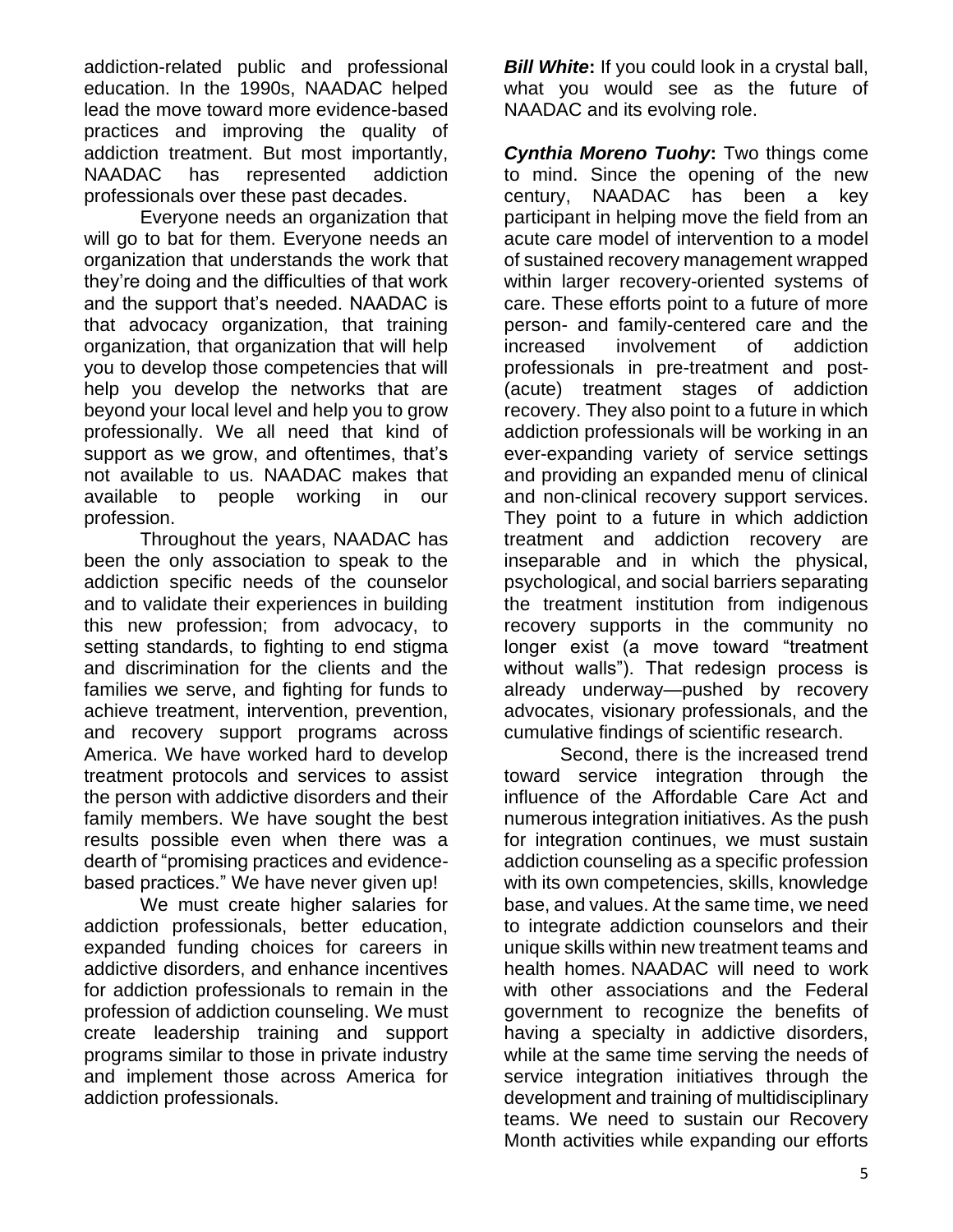to reach the general public with educational campaigns to prevent and treat addictive disorders and co-occurring disorders. We need to research and implement more family-specific programs that are capable of breaking intergenerational cycles of addiction and related issues. We must continue our efforts to raise the credibility of the addiction counselors and recruit the best possible candidates into this profession.

*Bill White***:** Do you see a day in the future where large numbers of addiction professionals will work in primary health care settings?

*Cynthia Moreno Tuohy***:** Yes. I think that we'll see more people work in criminal justice and more people working in primary care settings. We'll see more addiction counselors in school-based settings and school health centers. I think we'll become part of larger professional teams. Addiction medicine and addiction counseling are going to become important elements in mainstream healthcare and our job is to help integrate these addiction specialists into teams of primary care providers. If you have a heart problem, you wouldn't go to a General Practitioner, you would go to a cardiologist and they would be part of that person's health care team. Well, if you've got someone with an addictive disorder, you need someone in your health home or your team who is a specialist in addiction.

#### **State of Addiction Counseling**

*Bill White***:** We've talked about a lot of the challenges facing addiction professionals. What is NAADAC's role in preparing the workforce for these challenges?

*Cynthia Moreno Tuohy***:** I think that's what NAADAC has been doing with such initiatives as training that promotes evidence-based practices, including medicated-assisted treatment. What NAADAC has done with its training programs in this specific area is to show how medicated-assisted treatment and recovery are not stand-alone processes. Medicationassisted treatment must be integrated with the psychosocial and spiritual aspects of treatment and recovery. Part of NAADAC's role is to help people understand evidencebased practices and how to integrate them into a wide variety of treatment settings. Part of the work that I've done in *Conflict Resolution in Recovery (Romancing the Brain/Rein in Your Brain)* is show how to change your brain in recovery in ways that can help the individual and also help the family to break intergenerational patterns of addiction and trauma. We need to do more of that, and, with the brain mapping that's now happening and what we're learning from it, significant changes are coming in how we can do more effective treatment. We've passed on addiction and related dysfunctional behaviors biologically (epigenetics), behaviorally, and environmentally. In the future, we will be integrating new understandings of brain health and its role in promoting behavioral and spiritual health in recovery. NAADAC will play a role in the dissemination of this new knowledge as it develops.

## **International Activity**

**Bill White:** Could you review some of the international work that NAADAC has been involved in and some of the lessons that you've drawn from that work?

*Cynthia Moreno Tuohy***:** The international work started out by exchanging information. NAADAC participated in several People-to-People exchanges in the early '90s, traveling to other countries and exchanging information about treatment methodologies, counselor certification, and professional development. Then addiction leaders in other countries asked us to actually help them develop professional associations and certification for addiction professionals. The U.S. government then sub-contracted with us through one of their contractors in order to develop curriculum and help other countries establish certification bodies and training systems. NAADAC has worked with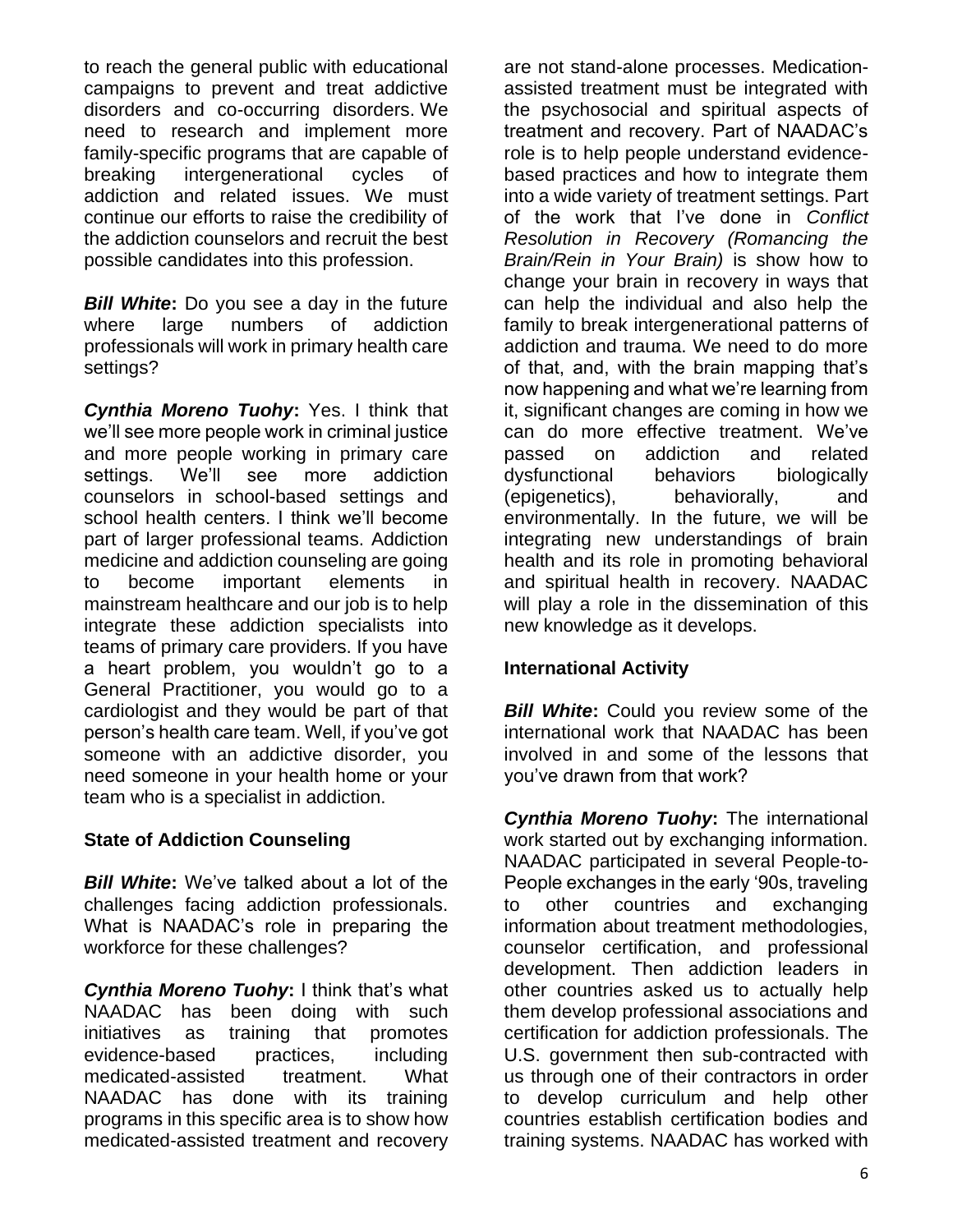government support with numerous countries, including Afghanistan, Saudi Arabia Egypt, Kenya, and other mid-Eastern countries and with Indonesia, India, South Korea, Hong Kong and other Asian countries. We also worked with an international Christian organization that has a focus working in substance use disorder treatment in other countries to help them with certification, professional development, and training. That work extended NAADAC's role internationally from being an ambassador in the early '90s to actually helping countries create an infrastructure for workforce development in the addictions area. Most of those countries we worked with now use the NAADAC certification test, with many translating the test and adding cultural specific questions to the foundational tests that The National Certification Council for Activity Professionals (NCCAP) has already developed. We usually start this process with a gaps analysis to determine the needs of a particular country and then work with leaders to create needed resources and products. As an example, through our efforts we created training and certification programs in Kenya. Today they have certified more than 300 addiction professionals and are collaborating with Kenya in helping other African countries replicate this process. NAADAC has also worked in the American Territories, including the Pacific Jurisdiction, including Guam and Palau (American Samoa, Federated States of Micronesia, and the Mariana Island and the Marshall Islands), to work together to develop culturally specific professional development training systems for the Islands. We also worked with Puerto Rico in the '90s to help develop a certification system and certification tests in Spanish. The international work has become an important part of the mission of NAADAC. Addiction is global and so must be the addiction profession.

#### **Career-to-Date Reflections**

**Bill White:** As you look over these years of work in the addictions field, what would you consider the greatest personal challenges you have faced in this work?

*Cynthia Moreno Tuohy***:** I think my greatest personal challenge has been to slow down and listen. I'm ADHD-XYZ and very motivated, so sometimes, I've had to make myself slow down, listen, collect information, and be very thoughtful about what I am doing. I think the other challenge has been self-care—maintaining balance between responding to the needs of others and taking care of myself is difficult sometimes. Finding balance in my life, raising my children, working in this profession, and working through my own recovery have all been challenges. This is a profession where our ultimate instrument is our own self and that self can come with a lot of baggage. I talk about recovery as progressive because there are so many elements I personally needed to work on. It was not just the drugs that I chose. It wasn't just the behaviors being raised the way I was raised. It was the sexual abuse and how to work through that and the malnutrition and the physical effects that left on my body. It was the spiritual piece and working to stay on track spiritually. What I've learned for myself is, if I don't stay on track spiritually, physically, and psychologically then all those other things are not going to work well. For me, that spiritual balance or that spiritual influence has been the foundation of everything that I've done.

**Bill White:** When you look back over your life and career to date, what do you personally feel best about?

*Cynthia Moreno Tuohy***:** Raising two healthy children. (Laughs) I feel good about that because I really believe my work in the addictions profession helped me raise my children. What I mean is that, without doing the personal work that I learned from the profession, I probably wouldn't have been as